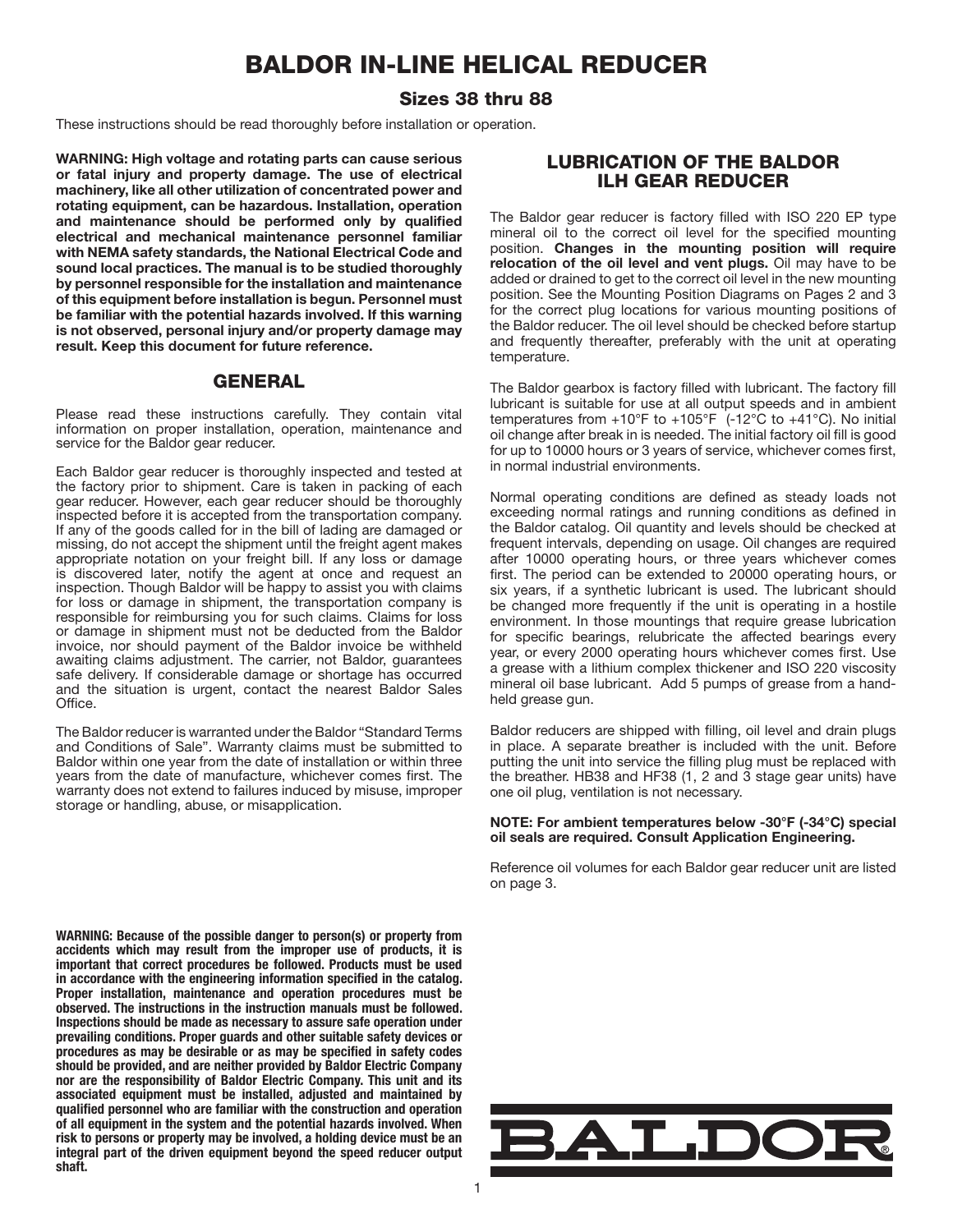# MOUNTING POSITIONS IN LINE HELICAL C-FACE REDUCERS & SIZES 38-88

These mounting arrangements are for all output configurations and output shaft types. When ordering, please specify mounting position for correct oil quantity. In cases of mounting position other than shown here with regard to the oil quantity, please contact Application Engineering.



\* On opposite side

HB38 and HF38 units are sealed and furnished with only one plug for the purpose of filling and draining.

Shaded mounting position not recommended. Use of product in positions not recommended negates the time-in-use warranty.

Figure 1 - Mounting Positions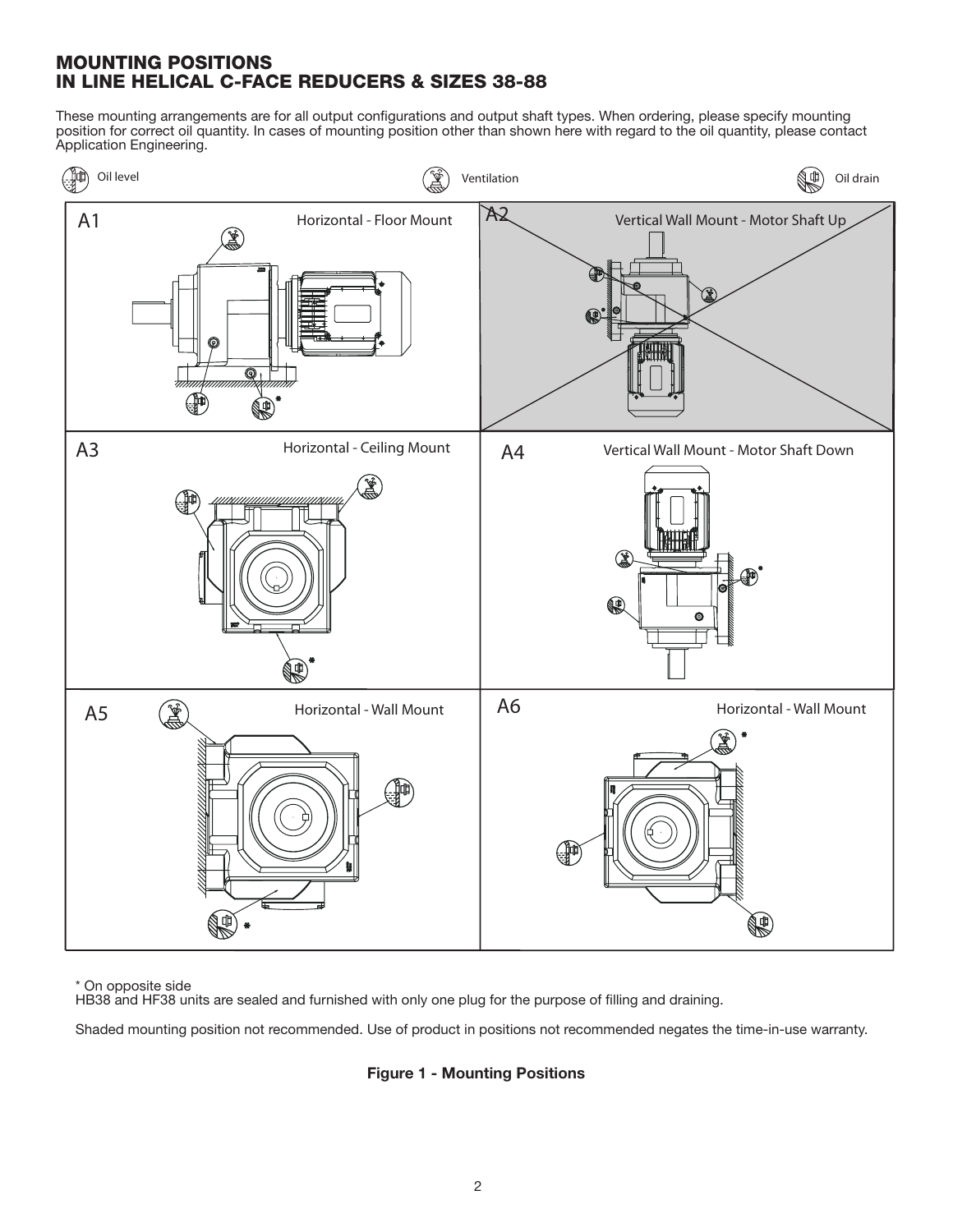| <b>Table 1 - Approximate Lubricant Amount</b> |                      |                          |              |              |              |              |              |  |
|-----------------------------------------------|----------------------|--------------------------|--------------|--------------|--------------|--------------|--------------|--|
|                                               | Red.<br><b>Stage</b> | <b>Mounting Position</b> |              |              |              |              |              |  |
| <b>Type</b>                                   |                      | A1                       | A2           | A3           | A4           | A5           | A6           |  |
|                                               |                      | <b>Pints</b>             | <b>Pints</b> | <b>Pints</b> | <b>Pints</b> | <b>Pints</b> | <b>Pints</b> |  |
|                                               | $\overline{2}$       | 1.1                      | 2.5          | 1.3          | 1.5          | 1.3          | 1.3          |  |
| $H_38$                                        | 3                    | 1.1                      | 2.3          | 1.3          | 1.9          | 1.3          | 1.9          |  |
|                                               | 2                    | 2.3                      | 5.1          | 3.2          | 3.8          | 3.4          | 2.7          |  |
| H 48                                          | 3                    | 2.3                      | 5.1          | 3.2          | 4.9          | 3.2          | 3.0          |  |
| H 68                                          | 2                    | 3.8                      | 8.7          | 5.3          | 6.8          | 5.7          | 4.9          |  |
|                                               | 3                    | 3.6                      | 8.5          | 5.5          | 8.5          | 5.5          | 5.1          |  |
| H_88                                          | 2                    | 8.7                      | 18.6         | 12.0         | 15.9         | 12.9         | 11.2         |  |
|                                               | 3                    | 8.5                      | 18.8         | 12.5         | 19.7         | 12.5         | 11.4         |  |

NOTE: Do not mix oils from different manufacturers. If a change to another type or brand of oil is made, the existing lubricant should be drained and the gearcase flushed with a small quantity of the new lubricant before refilling with the new lubricant. This is necessary to avoid possible incompatibility problems between the two lubricants. The list below gives approved alternative lubricants. This is not an exclusive list. Equivalent lubricants from other manufacturers may be used.

| <b>Table 2 - Lubricant Selection Table</b>                                            |               |                                     |                               |  |  |  |  |
|---------------------------------------------------------------------------------------|---------------|-------------------------------------|-------------------------------|--|--|--|--|
| <b>Ambient</b>                                                                        |               | IS <sub>0</sub><br><b>Viscosity</b> | <b>Examples of Lubricants</b> |  |  |  |  |
| Temperature*                                                                          | Oil Type      | Grade                               | <b>Mobil</b>                  |  |  |  |  |
| 10 $\degree$ F to 105 $\degree$ F<br>(-12°C to 41°C)                                  | Mineral Oil   | 220                                 | Mobilgear 600 XP<br>220       |  |  |  |  |
| $0^\circ$ F to 70 $^\circ$ F<br>$(-18^\circ \text{ C to } 21^\circ \text{ C})$        | Mineral Oil   | 100                                 | Mobilgear 600 XP<br>100       |  |  |  |  |
| $-10^{\circ}$ F to 115 $^{\circ}$ F<br>$(-23^\circ \text{ C to } 46^\circ \text{ C})$ | Synthetic Oil | 220                                 | Mobil SHC 630**               |  |  |  |  |

Other brand recommendations are available upon request. For assistance contact Application Engineering.

\*Ambient temperatures listed are for lubricant only and do not indicate a particular gear unit's suitability to run in that ambient. Recommendations will be made based on specific application details.

\*\* Requires Vinton Seals

# LONG TERM STORAGE

#### NOTE: Unless an extended warranty has been negotiated prior to sale, time in storage is considered time in service for warranty purposes.

If the drive is not installed immediately, it should be stored in a clean, dry, protected area. During periods of long term storage (six months or longer) special procedures must be followed. The unit should be filled to the highest oil level hole with an approved lubricant blended with 2%, by volume, of "Daubert Chemical Co. Nox-Rust VCI-105" oil. Apply a thick coating of rust preventative on all unpainted surfaces including threads, bores, keyways, and shafts. Apply a thick coating of chassis-type grease to all exposed shaft seals. If the unit is to be stored outdoors or in a damp, unheated area indoors, cover the entire exterior with a rust preventative. Seal the unit in a moisture proof container or wrapping with a desiccant inside. Shade the enclosure from direct sunlight. Rotate the input shaft at least 60 revolutions once a month to redistribute the lubricant and prevent brinnelling of bearings and drying of seals.

Upon removal from storage, remove all protective coatings applied for protection during storage. Check all hardware for proper tightness. Drain and refill the gear reducer with a recommended lubricant. If the gear reducer has been stored for more than three years or in an area with high ambient temperatures, replace the oil seals.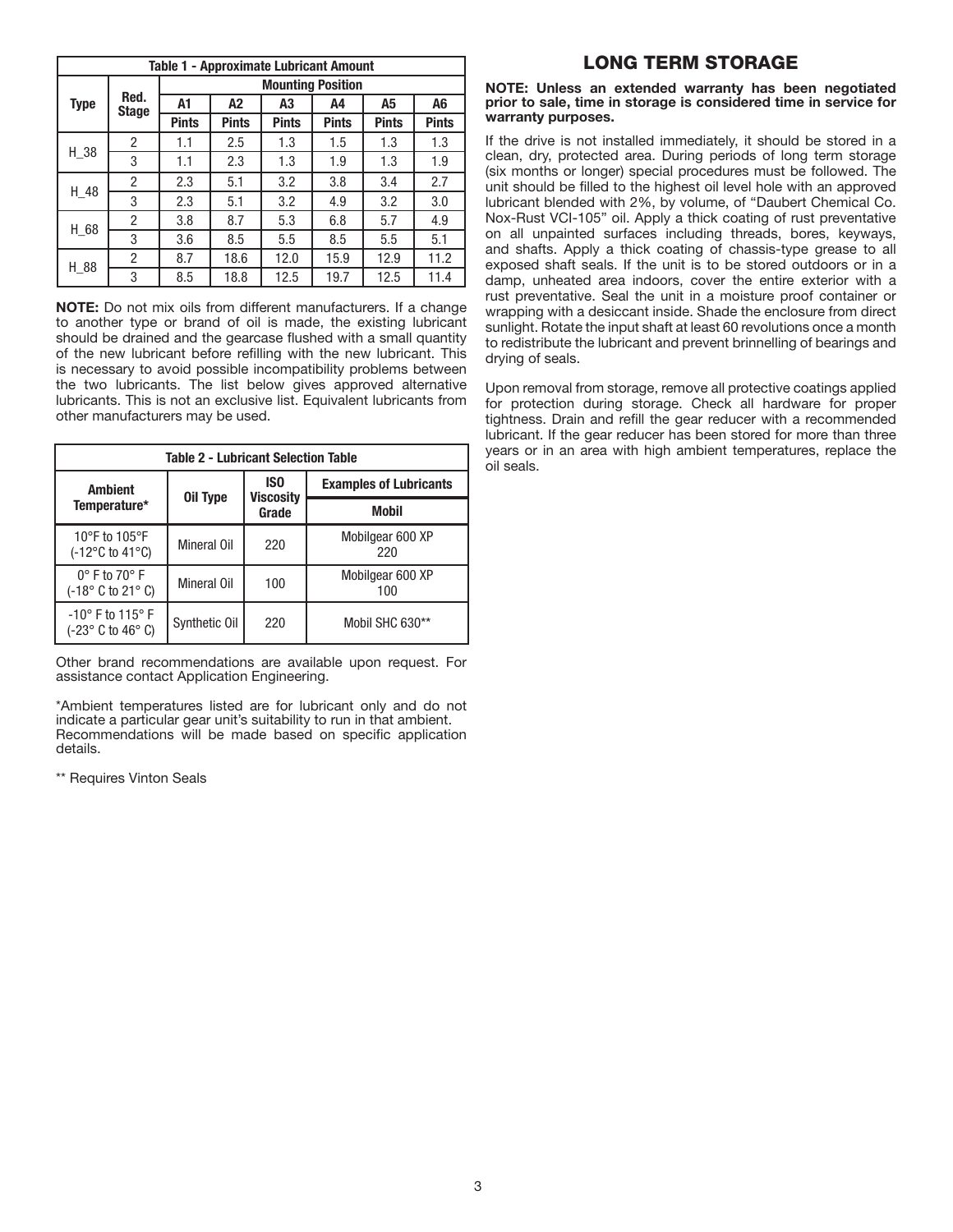# INSTALLATION AND OPERATION

Baldor reducers are shipped with fill, oil level and drain plugs in place. A separate breather is included with the unit. Before putting the unit into service the filling plug must be replaced with the breather. Install the oil level plug and breather plug in the correct location for the appropriate mounting position using the mounting position diagrams shown on pages 2 and 3. Add or drain oil to get to the correct oil level for the mounting position used.

Review the dataplates on the reducer and drive motor to verify that the drive is correct for the intended loads, speeds and power supply. The gear reducer should be installed in a location that meets the following requirements:

- Ambient temperatures below 100°F (40°C).
- Free flow of air around the motor.
- Good access to gear reducer and motor for maintenance.
- A flat, level, rigid steel mounting surface.
- All four feet of the foot-mounted unit must be evenly
- supported. • The flange mounted unit must have even support at the flange face.
- Units supported by both flange and feet must be shimmed to avoid housing stress.
- Good alignment to both input and output devices.

### INSTALLATION OF COMPONENTS ON GEAR REDUCER SHAFTS

Use care when installing couplings, sprockets and sheaves (pulleys) on the Baldor input and output shafts. Such components should not be hammered into place. Damage to shafts and bearings may result. If parts do not slip into place easily, check for dirt or burrs that may be binding the assembly. Very tightly fitted parts may need to be heated to get them onto the shafts. Keys should be located for maximum engagement between the shaft and the associated part. Sprockets and sheaves should be mounted as close to the gearcase as possible to minimize overhung loads. Retaining hardware (setscrews, etc.) for couplings, sprockets and sheaves should be tightened as recommended by the component manufacturer. Chain and belt drives must be aligned to run true. Tighten chains and belts according to the chain or belt manufacturer's instructions. Excessive tension results in rapid chain and belt wear and reduces the bearing life of the Baldor unit.



1 Reducer Coupling Hub 2 Coupling Element 3 Motor Coupling Hub  $X =$  Distance from motor shaft end to end face of coupling half (the length of the coupling jaws is not included in dimension X).

Figure 2 - Three-Piece Coupling Assembly



Figure 3 - Clamp Collar Assembly







**Correct key fit in Motor Keyway Incorrect key fit in Motor Keyway** 

Figure 4 - Clamp Collar Motor Key Fit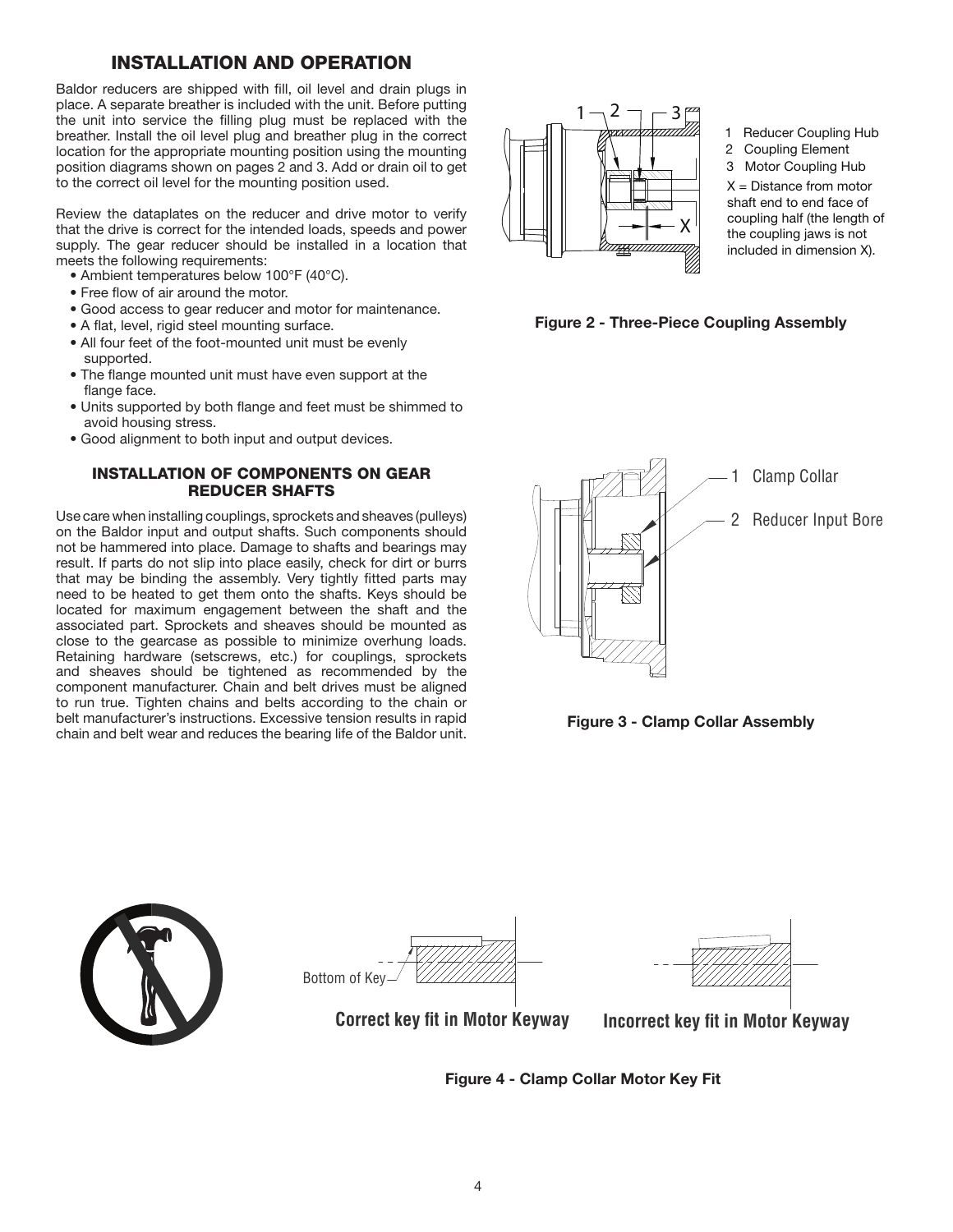| Table 3 - MOUNTING MOTORS TO C-FACE REDUCERS                                                                                                                                                                                                                                                                                                                                                                                                                                                            |                                                                                                                                                                                                                                                                                                                                                                                                                                                                                                                                                                                                                                                                                                                                                                                                                                                                                                                                                                                                                                                                                                                                                                                                                                                                                                                                                                                                                                                                                                                                                                                                                                                                                                                       |  |  |  |
|---------------------------------------------------------------------------------------------------------------------------------------------------------------------------------------------------------------------------------------------------------------------------------------------------------------------------------------------------------------------------------------------------------------------------------------------------------------------------------------------------------|-----------------------------------------------------------------------------------------------------------------------------------------------------------------------------------------------------------------------------------------------------------------------------------------------------------------------------------------------------------------------------------------------------------------------------------------------------------------------------------------------------------------------------------------------------------------------------------------------------------------------------------------------------------------------------------------------------------------------------------------------------------------------------------------------------------------------------------------------------------------------------------------------------------------------------------------------------------------------------------------------------------------------------------------------------------------------------------------------------------------------------------------------------------------------------------------------------------------------------------------------------------------------------------------------------------------------------------------------------------------------------------------------------------------------------------------------------------------------------------------------------------------------------------------------------------------------------------------------------------------------------------------------------------------------------------------------------------------------|--|--|--|
| FOR 3-PIECE COUPLED INPUT REDUCERS                                                                                                                                                                                                                                                                                                                                                                                                                                                                      | FOR CLAMP COLLAR INPUT REDUCERS                                                                                                                                                                                                                                                                                                                                                                                                                                                                                                                                                                                                                                                                                                                                                                                                                                                                                                                                                                                                                                                                                                                                                                                                                                                                                                                                                                                                                                                                                                                                                                                                                                                                                       |  |  |  |
| (Reference Figure 2)                                                                                                                                                                                                                                                                                                                                                                                                                                                                                    | (Reference Figure 3)                                                                                                                                                                                                                                                                                                                                                                                                                                                                                                                                                                                                                                                                                                                                                                                                                                                                                                                                                                                                                                                                                                                                                                                                                                                                                                                                                                                                                                                                                                                                                                                                                                                                                                  |  |  |  |
| Prepare the motor by checking the motor shaft extension for dirt                                                                                                                                                                                                                                                                                                                                                                                                                                        | Prepare the motor by checking the motor shaft extension for dirt                                                                                                                                                                                                                                                                                                                                                                                                                                                                                                                                                                                                                                                                                                                                                                                                                                                                                                                                                                                                                                                                                                                                                                                                                                                                                                                                                                                                                                                                                                                                                                                                                                                      |  |  |  |
| or damage. Remove any anti-rust coating that may be on the                                                                                                                                                                                                                                                                                                                                                                                                                                              | or damage. Remove any anti-rust coating that may be on the                                                                                                                                                                                                                                                                                                                                                                                                                                                                                                                                                                                                                                                                                                                                                                                                                                                                                                                                                                                                                                                                                                                                                                                                                                                                                                                                                                                                                                                                                                                                                                                                                                                            |  |  |  |
| shaft. Apply a thin even coating of anti-seize compound to the                                                                                                                                                                                                                                                                                                                                                                                                                                          | shaft. Apply a thin even coating of anti-seize compound to the                                                                                                                                                                                                                                                                                                                                                                                                                                                                                                                                                                                                                                                                                                                                                                                                                                                                                                                                                                                                                                                                                                                                                                                                                                                                                                                                                                                                                                                                                                                                                                                                                                                        |  |  |  |
| entire motor shaft.                                                                                                                                                                                                                                                                                                                                                                                                                                                                                     | entire motor shaft.                                                                                                                                                                                                                                                                                                                                                                                                                                                                                                                                                                                                                                                                                                                                                                                                                                                                                                                                                                                                                                                                                                                                                                                                                                                                                                                                                                                                                                                                                                                                                                                                                                                                                                   |  |  |  |
| Insert the coupling key into the motor shaft keyway. Slip the<br>motor coupling half onto the motor shaft and locate it with the<br>hub flush with the end of the motor shaft.                                                                                                                                                                                                                                                                                                                          | Check the input bore for dirt or damage. Clean the bore if<br>necessary.                                                                                                                                                                                                                                                                                                                                                                                                                                                                                                                                                                                                                                                                                                                                                                                                                                                                                                                                                                                                                                                                                                                                                                                                                                                                                                                                                                                                                                                                                                                                                                                                                                              |  |  |  |
| Tighten the motor coupling half setscrew to the correct torque                                                                                                                                                                                                                                                                                                                                                                                                                                          | For NEMA motors ONLY: A special long, tall motor key is                                                                                                                                                                                                                                                                                                                                                                                                                                                                                                                                                                                                                                                                                                                                                                                                                                                                                                                                                                                                                                                                                                                                                                                                                                                                                                                                                                                                                                                                                                                                                                                                                                                               |  |  |  |
| value listed below.                                                                                                                                                                                                                                                                                                                                                                                                                                                                                     | provided with the Baldor unit.                                                                                                                                                                                                                                                                                                                                                                                                                                                                                                                                                                                                                                                                                                                                                                                                                                                                                                                                                                                                                                                                                                                                                                                                                                                                                                                                                                                                                                                                                                                                                                                                                                                                                        |  |  |  |
| Check that the reducer coupling half, with its key in place, is<br>mounted on the reducer input shaft inside the C-face adapter.<br>Make sure this coupling half is mounted on the reducer shaft<br>such that the shaft extends the complete length of the coupling<br>bore. Insert the coupling spider properly into the coupling jaws.                                                                                                                                                                | Discard the motor key and replace it with the special key<br>1.<br>provided.<br>2.<br>If the special key does not fit snugly in the motor shaft<br>keyway, prepare the key for assembly by nicking its<br>bottom in a couple of spots. A chisel may be used to<br>accomplish this. This must be done on a work surface<br>away from the Baldor unit and the motor. This nicking<br>should widen the key bottom and cause it to fit snugly in<br>the motor keyway. Refer to Figure 3 for definition of key<br>bottom.<br>Install the key in the motor shaft keyway by lightly tapping<br>3.<br>it in place with a rubber mallet.<br>Locate the key so that it sits flat in the motor shaft<br>4.<br>keyway. The key will probably extend beyond the end of<br>the motor shaft. This is OK. The key MUST NOT sit tilted<br>in the keyway. A tilted key can occur when a motor shaft<br>has a sled runner keyway, Refer to Figure 4.<br>Mark the clamp with a fine tipped marker on both sides of<br>5.<br>the setscrew to indicate where the center of the set screw<br>is located. Run a line down both sides of the clamp collar<br>that line up with the line previously created.<br>Remove the socket head screw and set screw from<br>6.<br>the clamp collar and apply Loctite 243 thread locker.<br>Reinstall the screws into the clamp collar. Install the clamp<br>collar into the reducer input shaft and line up the mark<br>previously made on the clamp collar with the center of<br>the keyway in the shaft. If the clamp collar rotates freely,<br>tighten the clamping screw slightly to keep it from rotating<br>during assembly. Make sure the marked line is pointing to<br>the center of the keyway. |  |  |  |
| The Baldor ILH C-Face reducer should be firmly anchored to<br>prevent sliding as the motor is mounted. The motor should be<br>rotated on its axis so the motor flange holes line up with the<br>C-Face adapter holes. Check to be sure the motor conduit<br>box, grease fittings and condensations drains (where fitted)<br>will be oriented as needed by the reducer mounting position.<br>Motor end shields may have to be removed and rotated in some<br>installations to permit proper positioning. | The Baldor ILH C-Face reducer should be firmly anchored to<br>prevent sliding as the motor is mounted. The motor should be<br>rotated on its axis so the motor flange holes line up with the<br>C-Face adapter holes. Check to be sure the motor conduit<br>box, grease fittings and condensate drains (where fitted) will be<br>oriented as needed by the reducer mounting position.                                                                                                                                                                                                                                                                                                                                                                                                                                                                                                                                                                                                                                                                                                                                                                                                                                                                                                                                                                                                                                                                                                                                                                                                                                                                                                                                 |  |  |  |
| Hoist motor level and in line with reducer input shaft.                                                                                                                                                                                                                                                                                                                                                                                                                                                 | Hoist motor level and in line with reducer input shaft.                                                                                                                                                                                                                                                                                                                                                                                                                                                                                                                                                                                                                                                                                                                                                                                                                                                                                                                                                                                                                                                                                                                                                                                                                                                                                                                                                                                                                                                                                                                                                                                                                                                               |  |  |  |
| Align the motor coupling half such that its jaws are aligned with                                                                                                                                                                                                                                                                                                                                                                                                                                       | Align the motor shaft with the gear reducer input bore making                                                                                                                                                                                                                                                                                                                                                                                                                                                                                                                                                                                                                                                                                                                                                                                                                                                                                                                                                                                                                                                                                                                                                                                                                                                                                                                                                                                                                                                                                                                                                                                                                                                         |  |  |  |
| the gaps between the spider and the reducer coupling half                                                                                                                                                                                                                                                                                                                                                                                                                                               | sure that the motor shaft keyway is in line with the input bore                                                                                                                                                                                                                                                                                                                                                                                                                                                                                                                                                                                                                                                                                                                                                                                                                                                                                                                                                                                                                                                                                                                                                                                                                                                                                                                                                                                                                                                                                                                                                                                                                                                       |  |  |  |
| jaws. Push the motor into place. Motor flange to C-face adapter                                                                                                                                                                                                                                                                                                                                                                                                                                         | key. Push the motor into place. Motor shaft to input bore                                                                                                                                                                                                                                                                                                                                                                                                                                                                                                                                                                                                                                                                                                                                                                                                                                                                                                                                                                                                                                                                                                                                                                                                                                                                                                                                                                                                                                                                                                                                                                                                                                                             |  |  |  |
| clearances are tight and good alignment is essential.                                                                                                                                                                                                                                                                                                                                                                                                                                                   | clearances are tight and good alignment is essential.                                                                                                                                                                                                                                                                                                                                                                                                                                                                                                                                                                                                                                                                                                                                                                                                                                                                                                                                                                                                                                                                                                                                                                                                                                                                                                                                                                                                                                                                                                                                                                                                                                                                 |  |  |  |
| Insert and tighten the motor retaining bolts Tighten to the correct                                                                                                                                                                                                                                                                                                                                                                                                                                     | Insert and tighten the motor retaining bolts. Tighten to the                                                                                                                                                                                                                                                                                                                                                                                                                                                                                                                                                                                                                                                                                                                                                                                                                                                                                                                                                                                                                                                                                                                                                                                                                                                                                                                                                                                                                                                                                                                                                                                                                                                          |  |  |  |
| torque value listed below.                                                                                                                                                                                                                                                                                                                                                                                                                                                                              | correct torque value listed below.                                                                                                                                                                                                                                                                                                                                                                                                                                                                                                                                                                                                                                                                                                                                                                                                                                                                                                                                                                                                                                                                                                                                                                                                                                                                                                                                                                                                                                                                                                                                                                                                                                                                                    |  |  |  |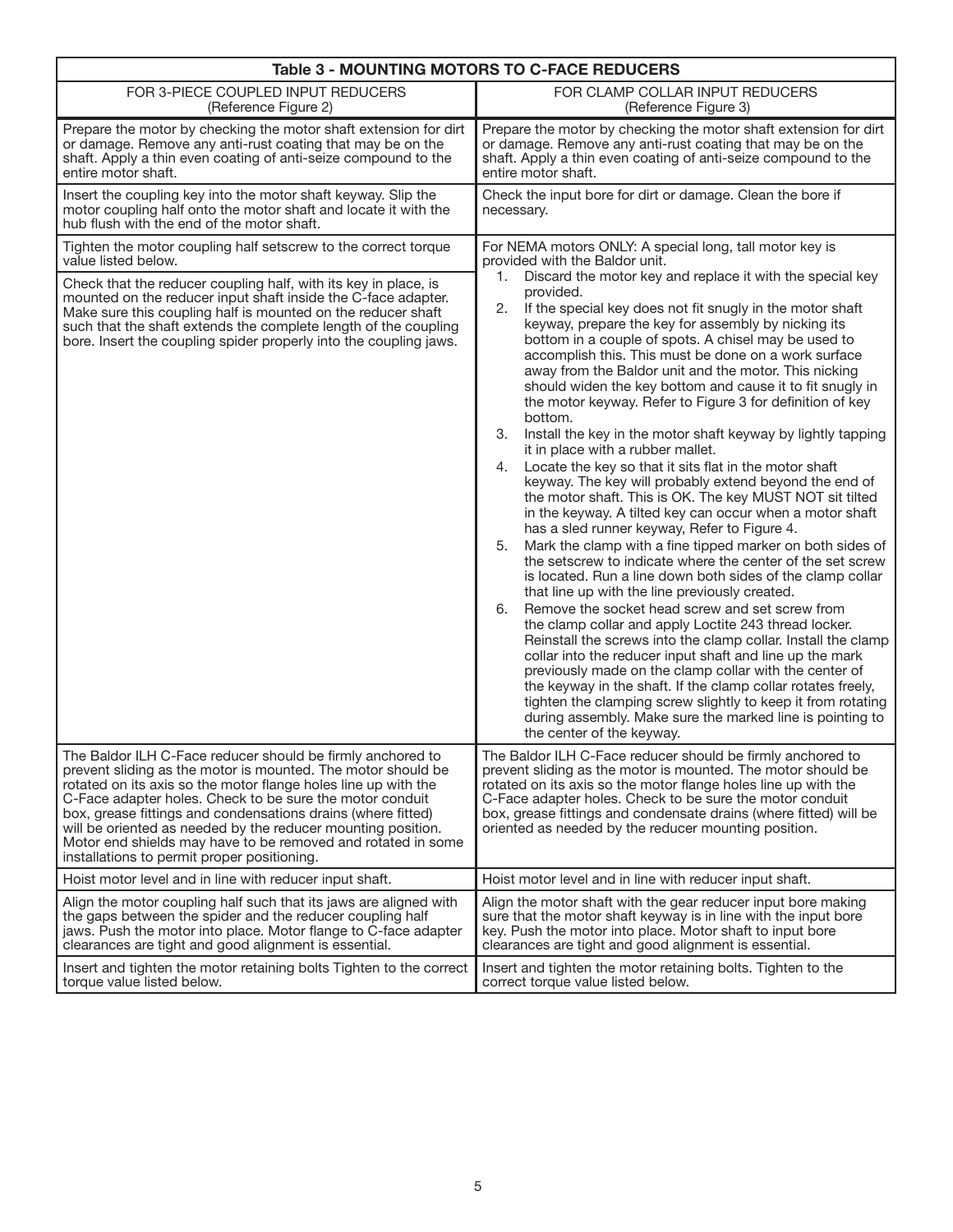|                        | FOR 3-PIECE COUPLED INPUT REDUCERS<br>(Reference Figure 2) |                               | FOR CLAMP COLLAR INPUT REDUCERS<br>(Reference Figure 3) |                 |                               |  |  |
|------------------------|------------------------------------------------------------|-------------------------------|---------------------------------------------------------|-----------------|-------------------------------|--|--|
| <b>NEMA Motor</b>      | Motor Bolt                                                 | <b>Bolt Tightening Torque</b> | <b>NEMA Motor Frame</b>                                 | Motor Bolt      | <b>Bolt Tightening Torque</b> |  |  |
| 56-140 Frame           | $3/8 - 16$                                                 | 276 lb-in (31 Nm)             | 56-140 Frame                                            | $3/8 - 16$      | 276 lb-in (31 Nm)             |  |  |
| 180 Frame              | $1/2 - 13$                                                 | 660 lb-in (75 Nm)             | 180 Frame                                               | $1/2 - 13$      | 660 lb-in (75 Nm)             |  |  |
| 210 Frame              | $1/2 - 13$                                                 | 660 lb-in (75 Nm)             | 210 Frame                                               | $1/2 - 13$      | 660 lb-in (75 Nm)             |  |  |
| 250 Frame              | $1/2 - 13$                                                 | 660 lb-in (75 Nm)             | 250 Frame                                               | $1/2 - 13$      | 660 lb-in (75 Nm)             |  |  |
|                        |                                                            |                               |                                                         |                 |                               |  |  |
| <b>IEC Motor Frame</b> | Motor Bolt                                                 | <b>Bolt Tightening Torque</b> | <b>IEC Motor Frame</b>                                  | Motor Bolt      | <b>Bolt Tightening Torque</b> |  |  |
| 71                     | M8                                                         | 220 lb-in (25 Nm)             | 71                                                      | M8              | 220 lb-ln (25 Nm)             |  |  |
| 80                     | M <sub>10</sub>                                            | 440 lb-in (50 Nm)             | 80                                                      | M <sub>10</sub> | 440 lb-in (50 Nm)             |  |  |
| 90                     | M <sub>10</sub>                                            | 440 lb-in (50 Nm)             | 90                                                      | M <sub>10</sub> | 440 lb-in (50 Nm)             |  |  |
| 100                    | M <sub>12</sub>                                            | 800 lb-in (90 Nm)             | 100                                                     | M12             | 800 lb-in (90 Nm)             |  |  |
| 112                    | M <sub>12</sub>                                            | 800 lb-in (90 Nm)             | 112                                                     | M <sub>12</sub> | 800 lb-in (90 Nm)             |  |  |
| 132                    | M <sub>12</sub>                                            | 800 lb-in (90 Nm)             | 132                                                     | M <sub>12</sub> | 800 lb-in (90 Nm)             |  |  |
| 160                    | M16                                                        | 1860 lb-in (210 Nm)           | 160                                                     | M16             | 1860 lb-in (210 Nm)           |  |  |

| FOR 3-PIECE COUPLED INPUT REDUCERS                                                                                                                                                                                                                                                                                                                                                                                                                                                                                                                                                  | FOR CLAMP COLLAR INPUT REDUCERS                                                                                                                                                                                                                                                                                                                                                                |  |  |
|-------------------------------------------------------------------------------------------------------------------------------------------------------------------------------------------------------------------------------------------------------------------------------------------------------------------------------------------------------------------------------------------------------------------------------------------------------------------------------------------------------------------------------------------------------------------------------------|------------------------------------------------------------------------------------------------------------------------------------------------------------------------------------------------------------------------------------------------------------------------------------------------------------------------------------------------------------------------------------------------|--|--|
| (Reference Figure 2)                                                                                                                                                                                                                                                                                                                                                                                                                                                                                                                                                                | (Reference Figure 3)                                                                                                                                                                                                                                                                                                                                                                           |  |  |
| View the coupling assembly through the access hole in the<br>C-face adapter.<br>Make sure the couplings jaws fully engage the spider. If<br>1.<br>they do not, loosen the setscrew in the reducer coupling<br>half and slide it forward until full jaw engagement is<br>achieved. However, make sure the jaws on one coupling<br>half do not contact the hub of the other coupling half.<br>Reaching through the access hole in the C-face adapter<br>2.<br>with a hex key, tighten the coupling setscrew on the<br>reducer coupling half to the recommended torque given<br>below. | View the clamp collar through the access holes in the C-face<br>adapter.<br>Rotate the clamp collar to locate the setscrew over the<br>1.<br>key, if necessary.<br>2.<br>Tighten the setscrew to the torque referenced below.<br>Reach through the access hole in the C-face adapter with<br>3.<br>a hex socket and tighten the clamp collar clamping bolt to<br>the torque value given below. |  |  |
| Replace the access hole plugs in the C-face adapter.                                                                                                                                                                                                                                                                                                                                                                                                                                                                                                                                | Replace the access hole plugs in the C-face adapter.                                                                                                                                                                                                                                                                                                                                           |  |  |
| NOTE: A TEE handle hex key wrench is not stiff enough to                                                                                                                                                                                                                                                                                                                                                                                                                                                                                                                            | NOTE: A TEE handle hex key wrench is not stiff enough                                                                                                                                                                                                                                                                                                                                          |  |  |
| properly tighten the coupling setscrews. A large diameter                                                                                                                                                                                                                                                                                                                                                                                                                                                                                                                           | to properly tighten the clamp collar bolt. A socket wrench                                                                                                                                                                                                                                                                                                                                     |  |  |
| socket wrench extension with a short hex key insert must be                                                                                                                                                                                                                                                                                                                                                                                                                                                                                                                         | extension with a hex insert must be used in conjunction with                                                                                                                                                                                                                                                                                                                                   |  |  |
| used in conjunction with a torque wrench. Failure to tighten                                                                                                                                                                                                                                                                                                                                                                                                                                                                                                                        | a torque wrench. Failure to tighten the clamp collar to the                                                                                                                                                                                                                                                                                                                                    |  |  |
| the setcrews to the proper torque may result in movement                                                                                                                                                                                                                                                                                                                                                                                                                                                                                                                            | proper torque may result in movement between motor and                                                                                                                                                                                                                                                                                                                                         |  |  |
| between shafts and coupling components and cause                                                                                                                                                                                                                                                                                                                                                                                                                                                                                                                                    | reducer shafts and cause premature wear on the shafts and                                                                                                                                                                                                                                                                                                                                      |  |  |
| premature wear on the shafts, coupling and keys.                                                                                                                                                                                                                                                                                                                                                                                                                                                                                                                                    | keys.                                                                                                                                                                                                                                                                                                                                                                                          |  |  |

| FOR 3-PIECE COUPLED INPUT REDUCERS<br>(Reference Figure 2) |                         |                  | FOR CLAMP COLLAR INPUT REDUCERS<br>(Reference Figure 3) |  |                               |                      |                                        |                         |                                          |
|------------------------------------------------------------|-------------------------|------------------|---------------------------------------------------------|--|-------------------------------|----------------------|----------------------------------------|-------------------------|------------------------------------------|
| <b>NEMA</b><br>Motor<br>Frame                              | Coupling<br>Size        | Setscrew<br>Size | Setscrew<br>Tightening<br>Torque                        |  | <b>NEMA</b><br>Motor<br>Frame | Clamp<br><b>Bolt</b> | Clamp Bolt<br><b>Tightening Torque</b> | Setscrew<br><b>Size</b> | <b>Set Screw</b><br>Tightening<br>Torque |
| 56                                                         | 19                      | M <sub>5</sub>   | 18 lb-in (2 Nm)                                         |  | 56                            | M <sub>6</sub>       | 132 lb-in (15 Nm)                      | M4                      | 27 lb-in (3 Nm)                          |
| 140                                                        | 19/24                   | M <sub>5</sub>   | 18 lb-in (2 Nm)                                         |  | 140                           | M <sub>6</sub>       | 132 lb-in (15 Nm)                      | M4                      | 27 lb-in (3 Nm)                          |
| 180                                                        | 24/28                   | M <sub>5</sub>   | 18 lb-in (2 Nm)                                         |  | 180                           | M <sub>8</sub>       | 312 lb-in (35 Nm)                      | M <sub>6</sub>          | 90 lb-in (10 Nm)                         |
| 210                                                        | 28/38                   | M <sub>6</sub>   | 42 lb-in (4.8 Nm)                                       |  | 210                           | M10                  | 600 lb-in (68 Nm)                      | M <sub>8</sub>          | 220 lb-in (25 Nm)                        |
| 250                                                        | 38/45                   | M <sub>8</sub>   | 90 lb-in (10 Nm)                                        |  | 250                           | M <sub>8</sub>       | 312 lb-in (35 Nm)                      | M <sub>6</sub>          | 90 lb-in (10 Nm)                         |
|                                                            |                         |                  |                                                         |  |                               |                      |                                        |                         |                                          |
| IEC<br>Motor<br>Frame                                      | Coupling<br><b>Size</b> | Setscrew<br>Size | Setscrew<br>Tightening<br>Torque                        |  | <b>IEC</b><br>Motor<br>Frame  | Clamp<br><b>Bolt</b> | Clamp Bolt<br><b>Tightening Torque</b> | Setscrew<br><b>Size</b> | <b>Set Screw</b><br>Tightening<br>Torque |
| 71                                                         | 19                      | M <sub>5</sub>   | 18 lb-in (2 Nm)                                         |  | 71                            | M <sub>6</sub>       | 132 lb-in (15 Nm)                      | M4                      | 27 lb-in (3 Nm)                          |
| 80                                                         | 19/24                   | M <sub>5</sub>   | 18 lb-in (2 Nm)                                         |  | 80                            | M <sub>6</sub>       | 132 lb-in (15 Nm)                      | M4                      | 27 lb-in (3 Nm)                          |
| 90                                                         | 19/24                   | M <sub>5</sub>   | 18 lb-in (2 Nm)                                         |  | 90                            | M <sub>8</sub>       | 312 lb-in (35 Nm)                      | M <sub>6</sub>          | 90 lb-in (10 Nm)                         |
| 100                                                        | 24/28                   | M <sub>5</sub>   | 18 lb-in (2 Nm)                                         |  | 100                           | M <sub>8</sub>       | 312 lb-in (35 Nm)                      | M <sub>6</sub>          | 90 lb-in (10 Nm)                         |
| 112                                                        | 24/28                   | M <sub>5</sub>   | 18 lb-in (2 Nm)                                         |  | 112                           | M <sub>8</sub>       | 312 lb-in (35 Nm)                      | M <sub>6</sub>          | 90 lb-in (10 Nm)                         |
| 132                                                        | 28/38                   | M6               | 42 lb-in (4.8 Nm)                                       |  | 132                           | M10                  | 600 lb-in (68 Nm)                      | M <sub>8</sub>          | 220 lb-in (25 Nm)                        |
| 160                                                        | 38/45                   | M <sub>8</sub>   | 90 lb-in (10Nm)                                         |  | 160                           | M <sub>8</sub>       | 312 lb-in (35 Nm)                      | M <sub>6</sub>          | 90 lb-in (10Nm)                          |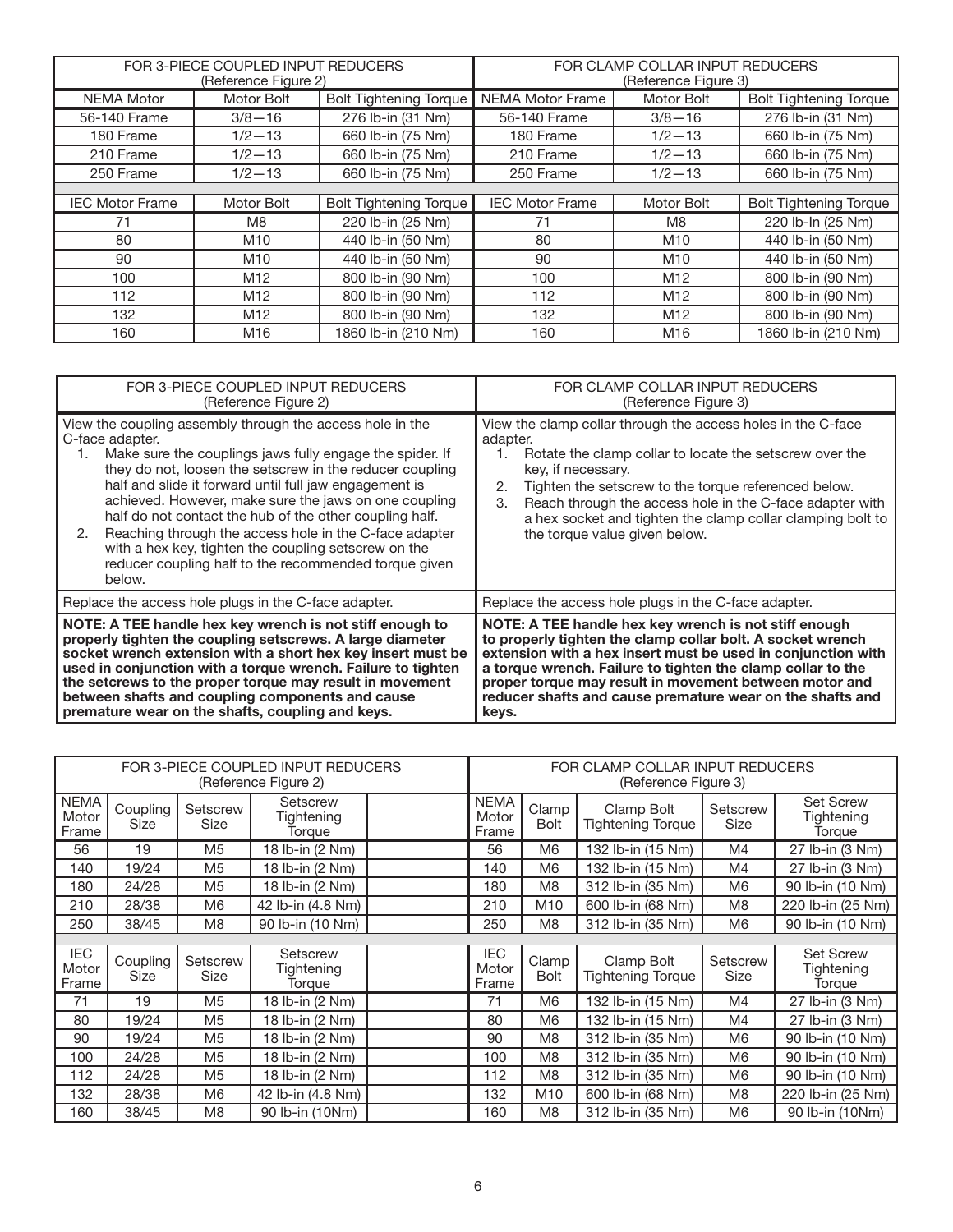WARNING: The Baldor gear reducer and its connected equipment and accessories must be guarded. Rotating parts such as couplings, pulleys, fans and unused shaft extensions must be permanently guarded by the user against accidental contact with personnel and their clothing. The surface temperature of the Baldor gear reducer enclosure may reach temperatures which can cause discomfort or injury to personnel accidentally coming into contact with hot surfaces. The user should provide guards to prevent accidental contact with hot surfaces. Guards must be sufficiently rigid to maintain adequate guarding in normal service.

WARNING: Threaded hardware used to mount the Baldor ILH unit must be SAE Grade 5 or Metric Class 8.8 or better. DO NOT USE HARDWARE OF A LOWER GRADE.

# MAINTENANCE

Check oil levels and oil quality regularly. Change oil at the intervals specified in the Lubricants section of this document. Check alignments of drive components regularly. Check chain and belt tensions and hardware tightness periodically.

## Bolts to be used on Mounting Feet and B5 Output Flanges

In addition to the bolts below, it is recommended that a lockwasher or other anti-loosening device be used.

| Table 4 - Bolts to be used on Mounting Feet |                      |              |                        |  |  |  |
|---------------------------------------------|----------------------|--------------|------------------------|--|--|--|
| <b>Unit</b><br><b>Size</b>                  | Red.<br><b>Stage</b> | Grade 5 Inch | Grade 8.8 Metric       |  |  |  |
| 38                                          |                      | 3/8-16 UNC   | $M10 \times 1.5$       |  |  |  |
|                                             | 2, 3                 | 5/16-18 UNC  | M8 x 1.25              |  |  |  |
| 48                                          |                      | 1/2-13 UNC   | M <sub>12</sub> x 1.75 |  |  |  |
|                                             | 2,3                  | 1/2-13 UNC   | M <sub>12</sub> x 1.75 |  |  |  |
| 68                                          |                      | 5/8-11 UNC   | $M16 \times 2$         |  |  |  |
|                                             | 2,3                  | 5/8-11 UNC   | $M16 \times 2$         |  |  |  |
| 88                                          |                      | 5/8-11 UNC   | $M16 \times 2$         |  |  |  |
|                                             | 2,3                  | 5/8-11 UNC   | $M16 \times 2$         |  |  |  |

| Table 5 - Bolts and Tightening Torque for B5<br>and<br><b>NEMA Output Flanges</b><br>(Output flange to gearcase) |                                                                                                                                                     |                 |     |     |  |  |
|------------------------------------------------------------------------------------------------------------------|-----------------------------------------------------------------------------------------------------------------------------------------------------|-----------------|-----|-----|--|--|
| <b>Unit</b><br><b>Size</b>                                                                                       | <b>Tightening</b><br>Grade 8.8<br><b>Tightening</b><br>Red.<br><b>Metric</b><br><b>Torque</b><br><b>Stage</b><br><b>Torque</b><br>(Nm)<br>$(ft-lb)$ |                 |     |     |  |  |
| 38                                                                                                               | 1                                                                                                                                                   | M8              | 25  | 18  |  |  |
|                                                                                                                  | 2, 3                                                                                                                                                | M8              | 25  | 18  |  |  |
| 48                                                                                                               |                                                                                                                                                     | M8              | 25  | 18  |  |  |
|                                                                                                                  | 2,3                                                                                                                                                 | M10             | 50  | 37  |  |  |
| 68                                                                                                               |                                                                                                                                                     | M10             | 50  | 37  |  |  |
|                                                                                                                  | 2,3                                                                                                                                                 | M <sub>12</sub> | 90  | 66  |  |  |
| 88                                                                                                               |                                                                                                                                                     | M <sub>12</sub> | 90  | 66  |  |  |
|                                                                                                                  | 2,3                                                                                                                                                 | M16             | 210 | 155 |  |  |